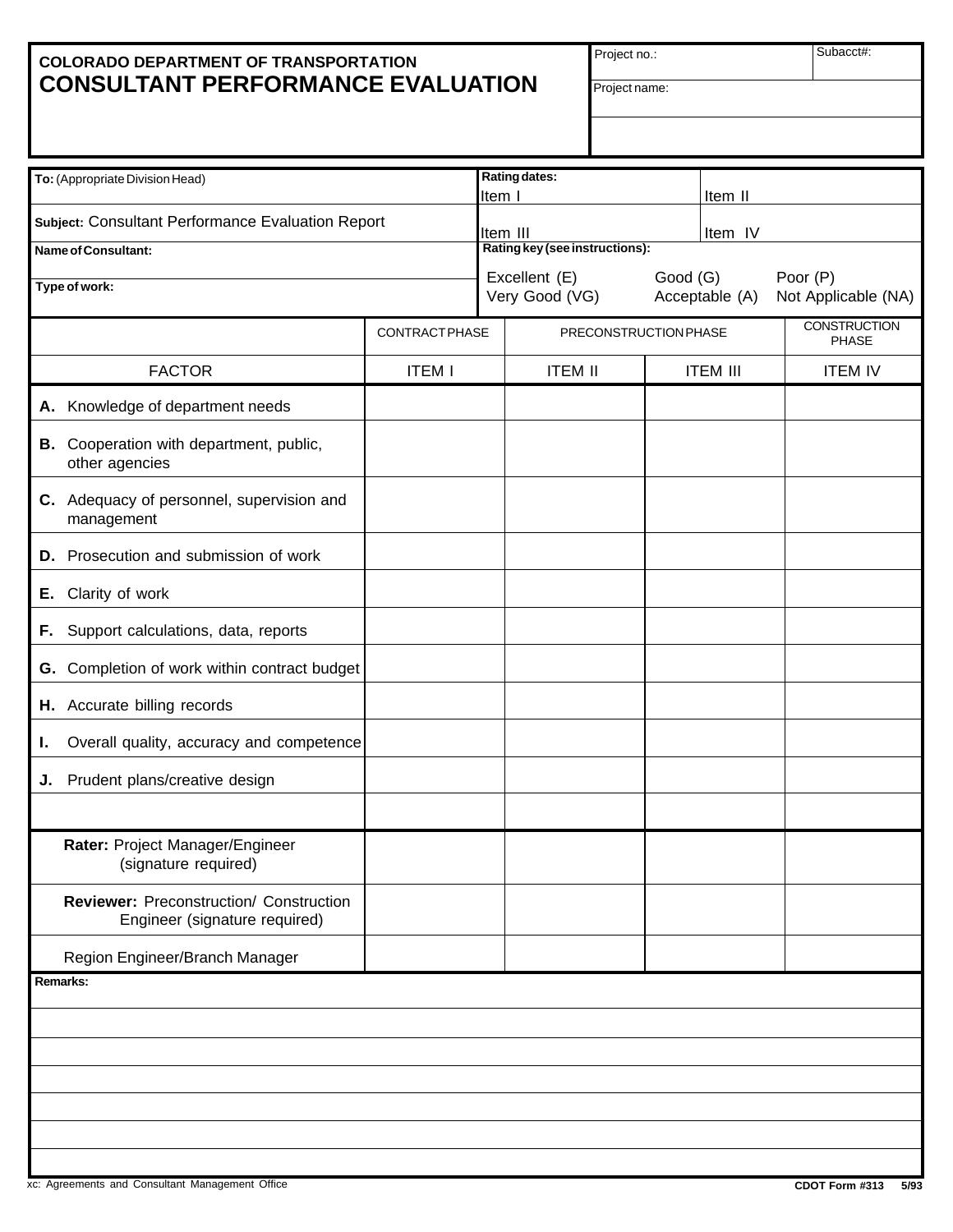# **INSTRUCTIONS FOR CONSULTANT PERFORMANCE EVALUATION REPORT**

### **A. Purpose of evaluation:**

The completed evaluation report of a consultant's performance will be used as input for selection of the consultant for future assignments.

### **B. Rating procedure:**

The raters and the time periods in which evaluations are performed shall be as follows:

Item I - Contract Phase

The rater will be the contract administrator (Consultant Management Unit) and/or the Project Manager. The rating will be performed after the consultant's work has been accepted or at appropriate contract stages. The rating will be reviewed by the Preconstruction Engineer, Region Transportation Director, Branch Head or other official directly responsible.

Item II - Preconstruction Phase (Preliminary Engineering)

The rater will be the Project Manager or other official directly responsible for incorporating the consultants work into Department plans, reports, etc. The rating will be performed promptly after the consultant's work has been used (ie., after the FIR). The rating will be reviewed by the Preconstruction Engineer, Region Transportation Director, Branch Head or other official directly responsible.

Item III - Preconstruction Phase (Final Design)

The rating will be completed and reviewed by the same individuals as indicated for Item II and as promptly as practical after the FOR.

Item IV - Construction Phase

The rater will be the Project Engineer or other official directly responsible for completing the construction project on which the consultant's work was used. The rating will be performed promptly after construction of the project has been completed. The rating will be reviewed by the Construction Engineer, Region Transportation Director or other official directly responsible.

### **C. Basis of ratings:**

Ratings of the consultant's performance will be accomplished by marking poor, acceptable, good, very good, excellent or not applicable for each of the indicated factors on the evaluation report. **All poor and excellent evaluations for any factor shall have an explanation in the "Remarks" section provided on the form.**

The keys to the various rating levels are as follows:

| Excellent (E)       | Consultant consistently exceeded expectations       |
|---------------------|-----------------------------------------------------|
| Very Good (VG)      | Consultant frequently exceeded expectations         |
| Good (G)            | Consultant consistently met expectations            |
| Acceptable (A)      | Consultant occasionally failed to meet expectations |
| Poor (P)            | Consultant consistently failed to meet expectations |
| Not Applicable (NA) | As indicated on form or as determined by rater      |
|                     |                                                     |

# **RATING FACTORS**

Ratings for each factor should be based on how often, how quickly and to what degree the following criteria were met by the consultant during the performance of the work.

### Factor A - Knowledge of Department needs

- \* Consultant was knowledgeable and fulfilled his contractual obligation with the Department.
- \* Consultant maintained the scope of services sought by the Department.
- \* Consultant was familiar with the Department's policies and procedures.
- Consultant maintained the flexibility necessary for meeting the changing Departmental needs.
- Consultant served the Department, but was not subservient to it. This means that occasionally the Consultant must give the Department unpleasant news such as: costs of a design concept exceed the budget.

Factor B - Cooperation with Department, Public, Other Agencies

- Consultant displayed a willingness to work as a team member in the development of a project. Liaison with the Department's Project Manager was undertaken at the earliest possible time (prior to the signing of contract documents if possible) ensuring a common understanding of the scope of the project as well as conformity with the Department's standards, practices, accuracy requirements, format, computer data compatibility, survey practices and such other items as the Project Manager considered to be critical to the project.
- \* Consultant mediated disagreements between disciplines and/or agencies always in the best interest of the project.
- Consultant was accessible to Department staff and responsive to their questions, needs and concerns.
- Consultant maintained working relationship with the Department and other agencies.
- \* Consultant participated in community workshops/public meetings and responded to citizens/groups seeking information or assistance.